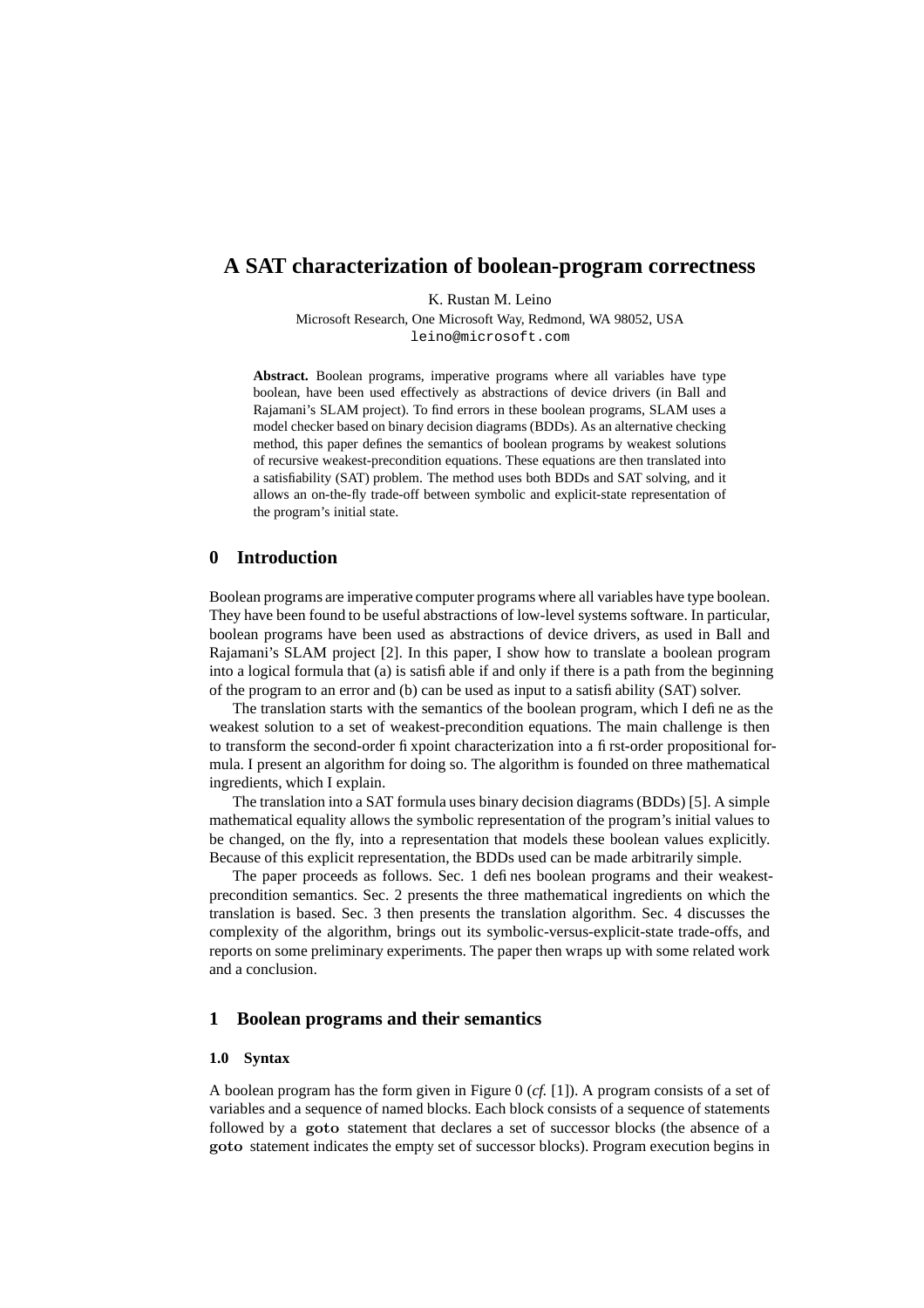```
Prog ::= var Id^*; Block^+Block ::= LabelId: \; Stmt^* [goto \; LabelList; \; ]Stmt ::= Id^+ := Expr^+; | assume Expr; | assert Expr;LabelList ::= LabelId \mid LabelList or LabelId\textit{Expr} ::= \textbf{false} \mid \textbf{true} \mid \textit{Id} \mid \neg \textit{Expr} \mid \textit{Expr} \lor \textit{Expr} \mid \textit{Expr} \land \textit{Expr}
```
**Fig. 0.** Grammar of boolean programs

the first given block. At the end of a block, a successor block is picked arbitrarily (nondeterministically) and execution continues there. If the set of successor blocks is empty, execution terminates.

All variables have type boolean (hence the name *boolean program*). In addition to assignment statements, there are assume and assert statements. Executing these statements when their conditions evaluate to true is equivalent to a no-op. Executing an assume statement when its condition evaluates to false causes the execution to terminate successfully. Executing an assert statement when its condition evalutes to false causes the execution to *go wrong*, an undesirable behavior. A program is erroneous if an execution of it can go wrong; otherwise, it is correct.

For the purpose of checking the program for errors, this simple language is sufficiently expressive to encode common conditional and iterative statements. For example, an if statement if  $E$  then  $S$  else  $T$  end is encoded as:

```
0: goto 1 or 2; 2: assume \neg E; T; goto 3;
1: assume E : S : \text{goto 3}: 3:
```
and a loop while  $E$  do  $S$  end is encoded as:

```
0: goto 1 or 2; 2: assume \neg E; goto 3;
1: assume E; S; goto 0; 3:
```
Here is a simple example program, which I use as a running example throughout the paper:

```
var x, y;
A: x := true; goto B;
B: assert x; x := x \wedge y; goto B or C;
C^{\cdot}(0)
```
The program contains an error, because if y is initially false, then x will be false in a second iteration of block  $B$ , causing the assert statement to go wrong.

## **1.1 Semantics**

I define the semantics of a boolean program in terms of *weakest preconditions* [6]. For any sequence of statements  $S$  and postcondition  $Q$  (that is,  $Q$  characterizes some set of post-states of S),  $wp(S, Q)$  characterizes those pre-states from which execution of S is guaranteed:

**–** not to go wrong, and

 $\overline{2}$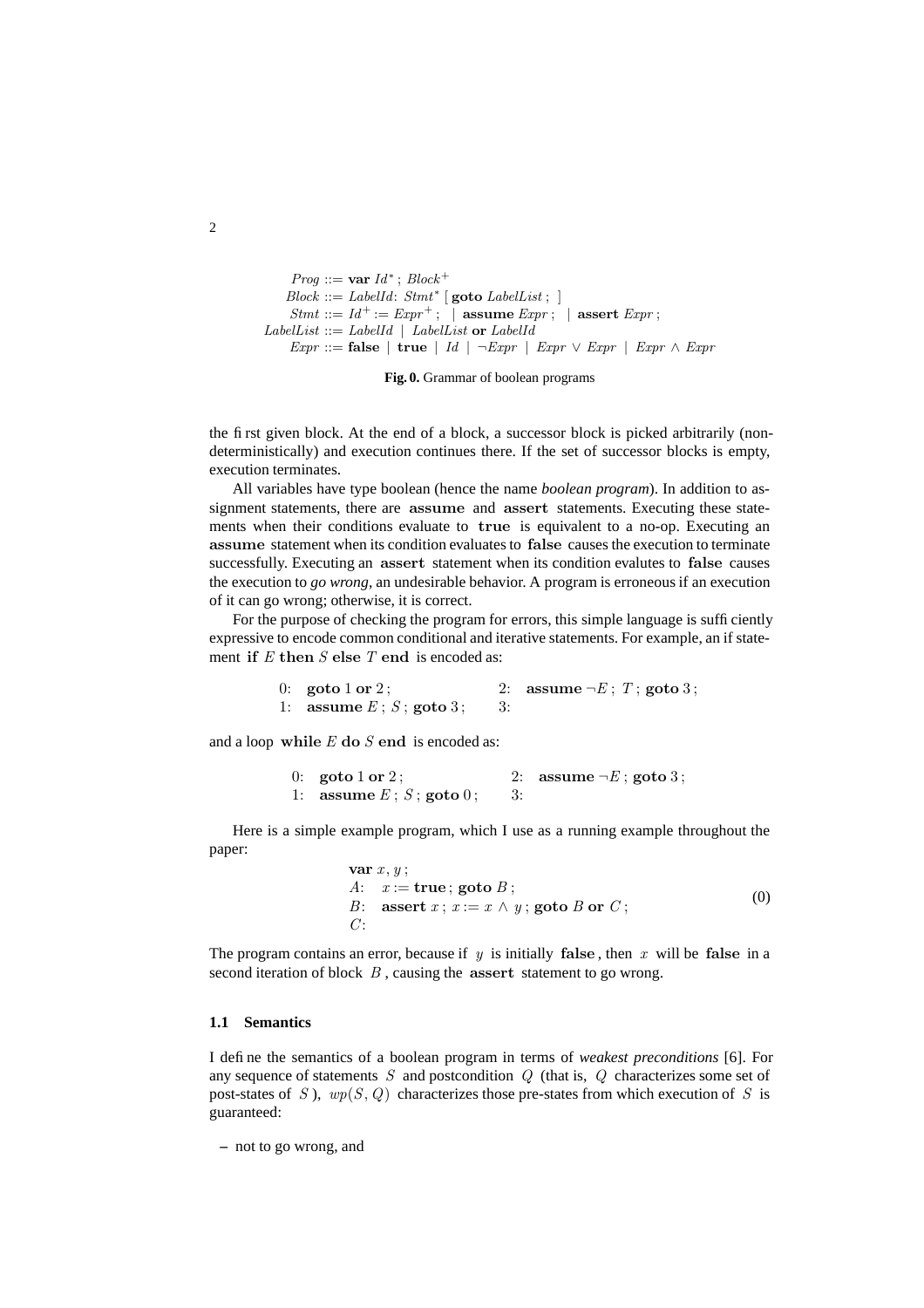

**Fig. 1.**  $wp(S, Q)$  denotes the largest set of pre-states with the following property: starting from any state in  $wp(S, Q)$ , execution of S does not go wrong, and, if the execution terminates, it does so in a state satisfying Q .

 $-$  either the execution does not terminate or it terminates in a state satisfying  $Q$ .<sup>0</sup>

Pictorially (see Figure 1),  $wp(S, Q)$  is the largest set of pre-states from which execution of S never goes wrong and terminates only in  $Q$ .

The weakest preconditions of statement sequences are defined as follows, for any expression  $E$ , statement sequences  $S$  and  $T$ , and postcondition  $Q$ :

$$
wp(\epsilon, Q) = Q
$$
  
\n
$$
wp(S T, Q) = wp(S, wp(T, Q))
$$
  
\n
$$
wp(x := E; Q) = Q[x := E]
$$
  
\n
$$
wp(\text{assume } E; Q) = E \Rightarrow Q
$$
  
\n
$$
wp(\text{assert } E; Q) = E \land Q
$$
  
\n(1)

where  $\epsilon$  denotes the empty statement sequence, S T is the sequence S followed by sequence T, and  $Q[x := E]$  denotes the capture-free substitution of E for x in Q.

The semantics of a block is defined by the weakest precondition of the block statements with respect to the semantics of the block's successor blocks. To formalize the definition, I introduce for each block a boolean function on the block's pre-state, a function whose name I take to be the same as the name of the block. The function represents the semantics of the block. Formally, for any block  $B$ , the equation defining the function  $B$  is, for any  $w$ :

$$
B(w) = wp(S, \bigwedge_{G \in \mathcal{G}} G(w))
$$
 (2)

where w denotes the program variables,  $S$  is the sequence of statements of block  $B$ , and G is the set of successor blocks of B. That is,  $B(w)$  is defined as  $wp(S, Q)$  where Q is the conjunction of  $G(w)$  for every block G in G. Thus, for any pre-state w of B (that is, for any value of the program variables w ),  $B(w)$  is true if and only if execution of the program beginning at block  $B$  from state  $w$  is guaranteed not to go wrong.

Example program (0) gives rise to three functions,  $A, B, C$ , defined as follows, for any  $x, y$ :

$$
A(x, y) = wp(x := true, B(x, y))
$$
  
\n
$$
B(x, y) = wp(\text{assert } x; x := x \land y, B(x, y) \land C(x, y))
$$
  
\n
$$
C(x, y) = wp(\epsilon, true)
$$

which, after expanding the *wp* and making the quantification over  $x, y$  explicit, gives:

$$
(\forall x, y :: A(x, y) = B(\mathbf{true}, y))(\forall x, y :: B(x, y) = x \land B(x \land y, y) \land C(x \land y, y))(\forall x, y :: C(x, y) = \mathbf{true})
$$
\n(3)

 $0$  Unlike Dijkstra's original definition of weakest preconditions, I ignore non-terminating executions. That is, as long as an execution does not go wrong, I consider it correct, even if it goes on forever.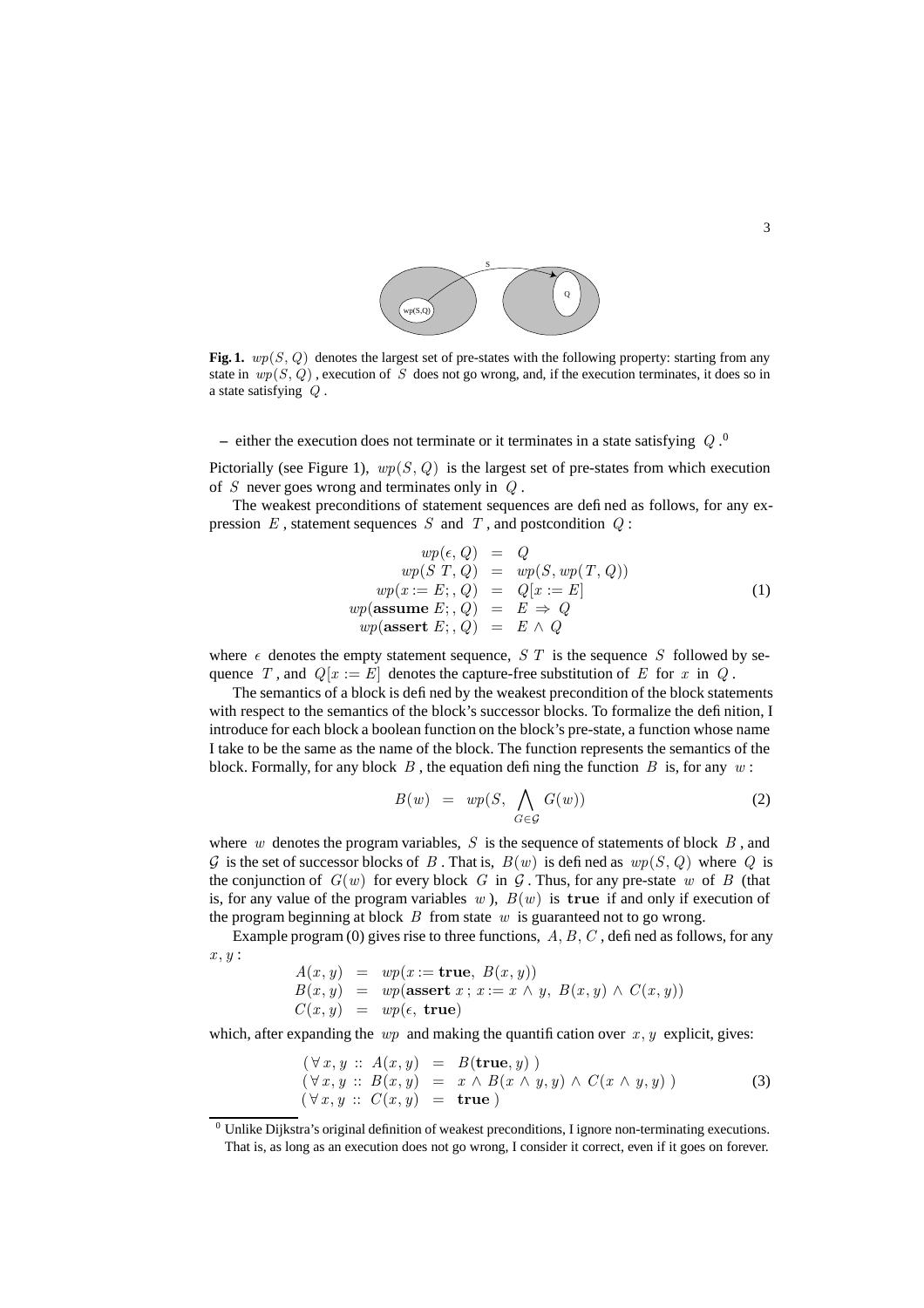The set of equations formed by the definitions of the boolean functions may not have a unique solution, a fact that arises from the presence of loops in boolean programs. For example, the following two closed-form definitions of  $A, B, C$  both satisfy equations (3):

| $(\forall x, y :: A(x, y) = \textbf{false})$ | $(\forall x, y :: A(x, y) = y)$                |
|----------------------------------------------|------------------------------------------------|
| $(\forall x, y :: B(x, y) = \textbf{false})$ | $(\forall x, y :: B(x, y) = x \land y)$<br>(4) |
| $(\forall x, y :: C(x, y) = \textbf{true})$  | $(\forall x, y :: C(x, y) = \textbf{true})$    |

To be precise about the semantics equations, let us indicate which variables are the unknowns, which I shall do by writing them in front of the equations. For the example, the unknowns are  $A, B, C$ , so from now on I write (3) as:

$$
A, B, C: \quad (\forall x, y :: A(x, y) = B(\mathbf{true}, y)) \n(\forall x, y :: B(x, y) = x \land B(x \land y, y) \land C(x \land y, y)) \n(\forall x, y :: C(x, y) = \mathbf{true})
$$
\n(5)

Of the various solutions to the equations we have set up, which solution do we want? The weakest solution. That is, the largest solution. That is, the solution where the unknowns are functions that return true as often as possible. The reason for this is that we want these weakest-precondition equations to characterize *all* the pre-states from which executions do not go wrong, that is, the *largest* set of pre-states from which executions do not go wrong.

To illustrate, consider the second line of the left-hand solution in (4). This line says that *if* the program is started from block  $B$  in a state satisfying false,  $\frac{1}{1}$  then any resulting execution will be correct. However, since this is not the *weakest* solution, the line says nothing about starting executions from states *not* satisfying false . The second line of the righthand solution in (4) says that if the program is started from block  $B$  in a state satisfying  $x \wedge y$ , then any resulting execution will be correct. Since this *is* the weakest solution, we also have that if the program is started from B in a state *not* satisfying  $x \wedge y$ , then there exists an execution that goes wrong.

In summary, the semantics of a boolean program is the weakest solution to the set of equations prescribed, for every block  $B$  in the program, by (2).

*Weakest solution versus weakest fixpoint.* Before going on, let me take the opportunity to clear up a possible confusion, namely the issue of weakest *solution* versus weakest *fixpoint*. The distinction between the two is analogous to the distinction between the result of a function and the function itself. The weakest solution (in the unknown a) to:  $a : a = f(a)$ is the weakest fixpoint of  $f$ . Likewise, the weakest solution to a set of equations:

$$
a, b, c: a = f(a, b, c)
$$
  $b = g(a, b, c)$   $c = h(a, b, c)$ 

is the weakest fi xpoint of  $f, g, h$ ?

To view the semantics of a boolean program as a weakest fixpoint, we formulate equations (5) equivalently as:

$$
A, B, C: A = \mathcal{F}(A, B, C)
$$
  
\n
$$
B = \mathcal{G}(A, B, C)
$$
  
\n
$$
C = \mathcal{H}(A, B, C)
$$
\n(6)

An impossibility, but never mind that.

<sup>&</sup>lt;sup>2</sup> That is, the fixpoint of the tuple function  $[f, g, h]$ , defined for any 3-tuple w as  $[f, g, h](w)$  $\langle f(w), g(w), h(w) \rangle$ , with the partial order of tuples defined pointwise as  $\langle a, b, c \rangle \subseteq$  $\langle a', b', c' \rangle \equiv a \leq a' \wedge b \leq b' \wedge c \leq c'$ .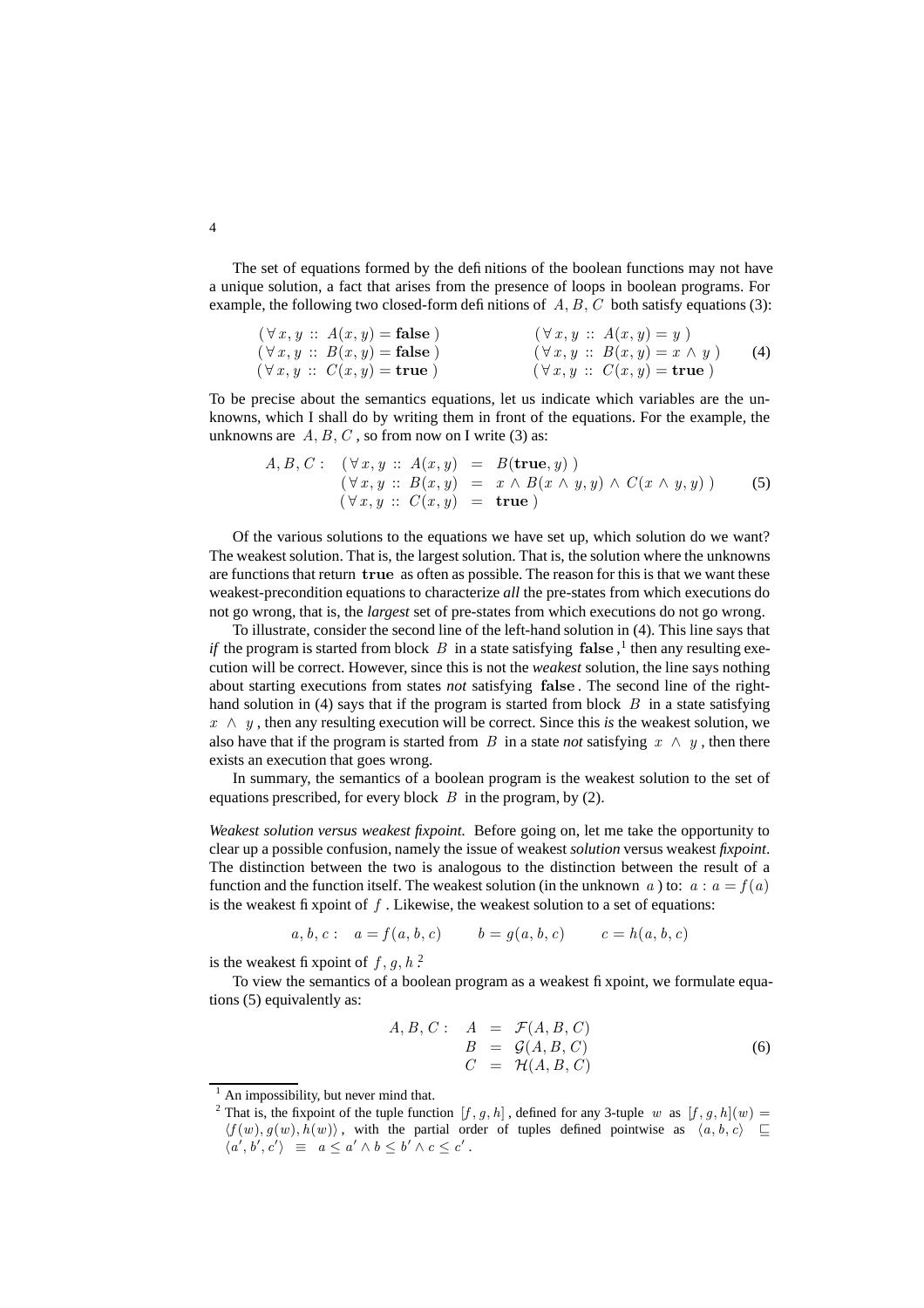where  $F, G, H$  are defined as follows, for any functions  $A, B, C$ :

$$
\mathcal{F}(A, B, C) = (\lambda x, y :: B(\mathbf{true}, y)) \n\mathcal{G}(A, B, C) = (\lambda x, y :: x \land B(x \land y, y) \land C(x \land y, y)) \n\mathcal{H}(A, B, C) = (\lambda x, y :: \mathbf{true})
$$

That is, F, G, and H are defined to take three functions (here called A, B, C) as arguments and to return one function (here denoted by  $\lambda$ -expressions). Since we are now dealing with functions that map functions to functions, it may sometimes be confusing as to which kind of function I'm referring to; therefore, I shall refer to  $\mathcal{F}, \mathcal{G}, \mathcal{H}$  as *functional transformations* when doing so provides clarification. Under formulation (6), the semantics of the boolean program is the weakest fixpoint of  $\mathcal{F}, \mathcal{G}, \mathcal{H}$ .

According to a well-known theorem by Knaster and Tarski (see, *e.g.*, [7]), a unique weakest fixpoint to the functional transformations  $\mathcal{F}, \mathcal{G}, \mathcal{H}$  exists (equivalently, a unique weakest solution to (5) exists), provided  $\mathcal{F}, \mathcal{G}, \mathcal{H}$  are monotonic. To see that the functional transformations are indeed monotonic, we just need to remember that they come from the right-hand side of (2). In particular, in the right-hand side of (2), the arguments to the functional transformations (that is, the functions  $G$ ) occur conjoined in the second argument of the wp. And indeed, wp is monotonic in its second argument (see definition (1) or [6]).<sup>3</sup>

*Program correctness.* Given the semantics of a boolean program, as defined above, the program is correct if and only if  $(\forall w :: start(w))$  is a valid formula, where start is the program's start block and  $w$  denotes the program's variables. That is, the program is correct if, for every initial state  $w$ , its executions are guaranteed not to go wrong. Conversely, the program contains an error if and only if  $(\exists w :: \neg start(w))$ , that is, if  $\neg start(w)$  is satisfiable.

*Applying SAT.* Now that we have defined the semantics and correctness criterion of boolean programs, we may get the feeling that the problem of checking the program for correctness can be performed by a SAT solver. This is an enticing prospect, given the recent impressive progress in producing efficient SAT solvers, for example like GRASP [8] and Chaff [9]. Indeed, the equations that define the program semantics are boolean formulas, and the existence of an error comes down to the satisfiability of a boolean formula. However, the problem also involves components not addressed by SAT solvers, namely the fact that the semantics is defined in terms of the weakest solution to the set of equations and the fact that the equations involve functions.

In the next section, I go through the mathematical ingredients that let us overcome these roadblocks to applying SAT techniques.

### **2 Three mathematical ingredients**

### **2.0 Equations over a closed set of function terms**

The first mathematical ingredient, computing a set of equations over a closed set of function terms, allows us to eliminate the universal quantifications in the semantics equations.

<sup>&</sup>lt;sup>3</sup> Note that the existence of a weakest fixpoint requires the *functional transformations* ( $\mathcal{F}, \mathcal{G}, \mathcal{H}$ ) to be monotonic. In particular, the existence of the weakest fixpoint does not rely on the *arguments* of the functional transformations (the functions  $A, B, C$ ) to be monotonic. That's good, because the functions  $A, B, C$  are generally not monotonic.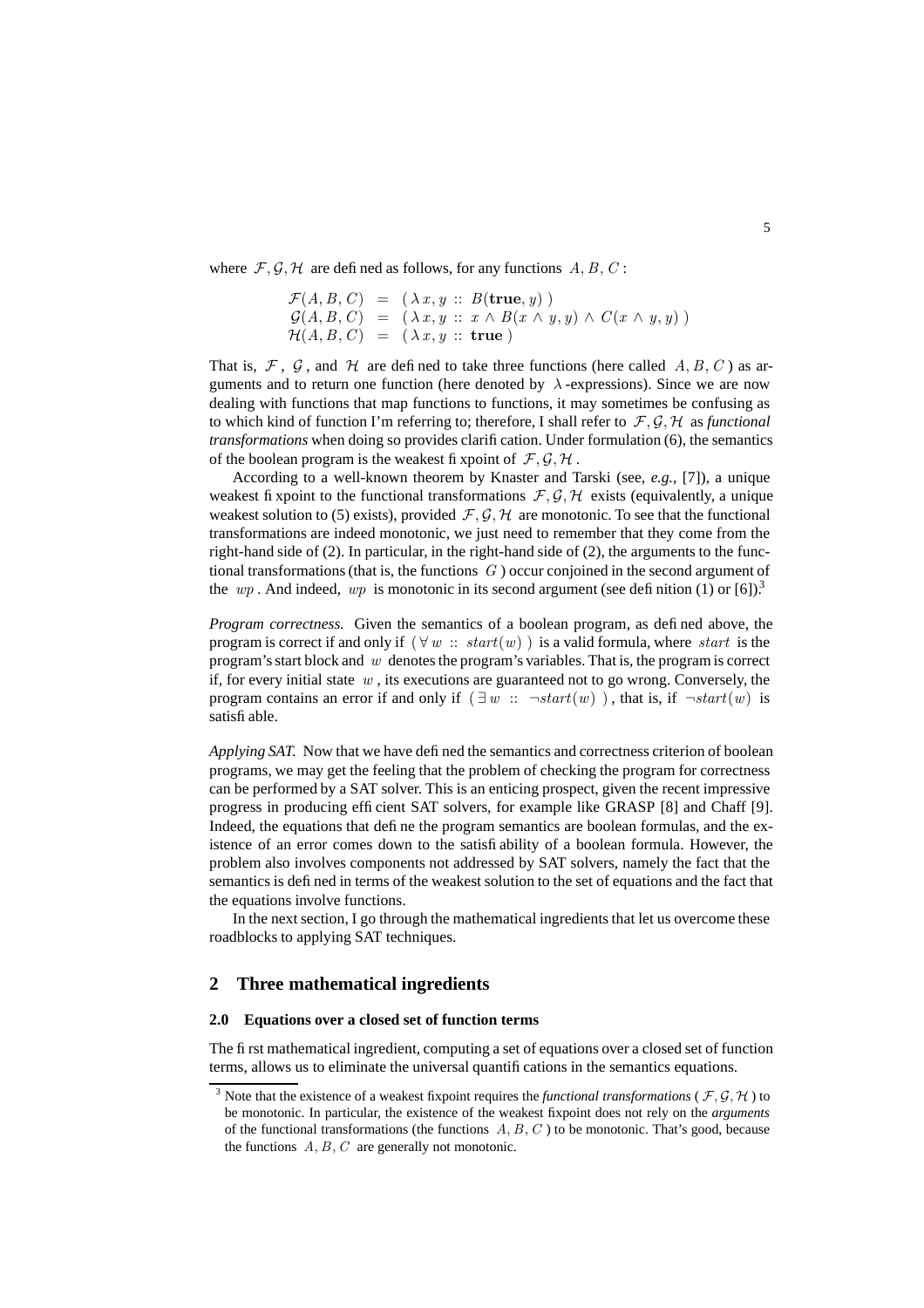To eliminate the quantifications in a set of equations like:

$$
A, B, C: (\forall x, y :: A(x, y) = ...)
$$
  

$$
(\forall x, y :: B(x, y) = ...)
$$
  

$$
(\forall x, y :: C(x, y) = ...)
$$

we can form a new set of equations by appropriate instantiations of the universal quantifications. In general, we need to instantiate the quantifications with all possible values, but if we are interested in evaluating only some particular expression, then we may be able to do with fewer instantiations. Let's do only as many instantiations as required for every mentioned function instantiation, or *function term* as I shall call them, to appear as the left-hand side of some equation. That is, let's instantiate the equations until we get a set of quantifier-free equations over a closed set of function terms.

For example, suppose for (5) that we have an interest in the expression  $\neg A(k, m)$ , as indeed we do if k and m denote initial values of the program variables x and  $y$ . Then, we instantiate the first quantification of (5), the one that defines A, with  $x, y := k, m$ , producing  $A(k, m) = B$ (true, m). This equation mentions two function terms,  $A(k, m)$ and  $B$ (true, m), but the second of these does not appear as a left-hand side. Therefore, we continue the closure computation and instantiate the second quantification of (5) with  $x, y :=$ **true**,  $m$  :

$$
B(\mathbf{true},m) = \mathbf{true} \ \wedge \ B(\mathbf{true} \wedge m,m) \ \wedge \ C(\mathbf{true} \wedge m,m)
$$

This in turn requires two more instantiations:

$$
B(\mathbf{true} \wedge m, m) = \mathbf{true} \wedge m \wedge B(\mathbf{true} \wedge m, m, m) \wedge C(\mathbf{true} \wedge m \wedge m, m)
$$
  

$$
C(\mathbf{true} \wedge m, m) = \mathbf{true}
$$

Observe that the function terms appearing in the right-hand sides of these equations also appear as left-hand sides of the equations we've produced so far. This observation hinges on the fact that the function arguments of the new right-hand function terms for  $B$  and  $C$ , namely true  $\wedge$  m  $\wedge$  m and m, are the same as the arguments true  $\wedge$  m and m, respectively, for which we already have instantiations of  $B$  and  $C$ . Thus, we have now reached a closed set of function terms. Summarizing the example, if we are interested in the solution to (5) only to evalute  $\neg A(k, m)$ , then we can equivalently consider the solution to the following quantifier-free equations:

$$
A, B, C: \qquad A(k, m) = B(\mathbf{true}, m)
$$
  
\n
$$
B(\mathbf{true}, m) = B(m, m) \land C(m, m)
$$
  
\n
$$
B(m, m) = m \land B(m, m) \land C(m, m)
$$
  
\n
$$
C(m, m) = \mathbf{true}
$$
\n(7)

where I have allowed myself to simplify the boolean expressions involved. In particular, the value of  $\neg A(k, m)$  according to the weakest solution of (5) is the same as the value of  $\neg A(k, m)$  according to the weakest solution of (7).

In general, there may be more solutions to the computed quantifier-free set of equations than to the original set of equations. For example, (7) leaves  $B$ (false, true) unconstrained, whereas (5) constrains it to be false (see (4)). However, the function term B(false, true) is apparently irrelevant to the value of  $\neg A(k, m)$ , which we took to be the only expression of interest.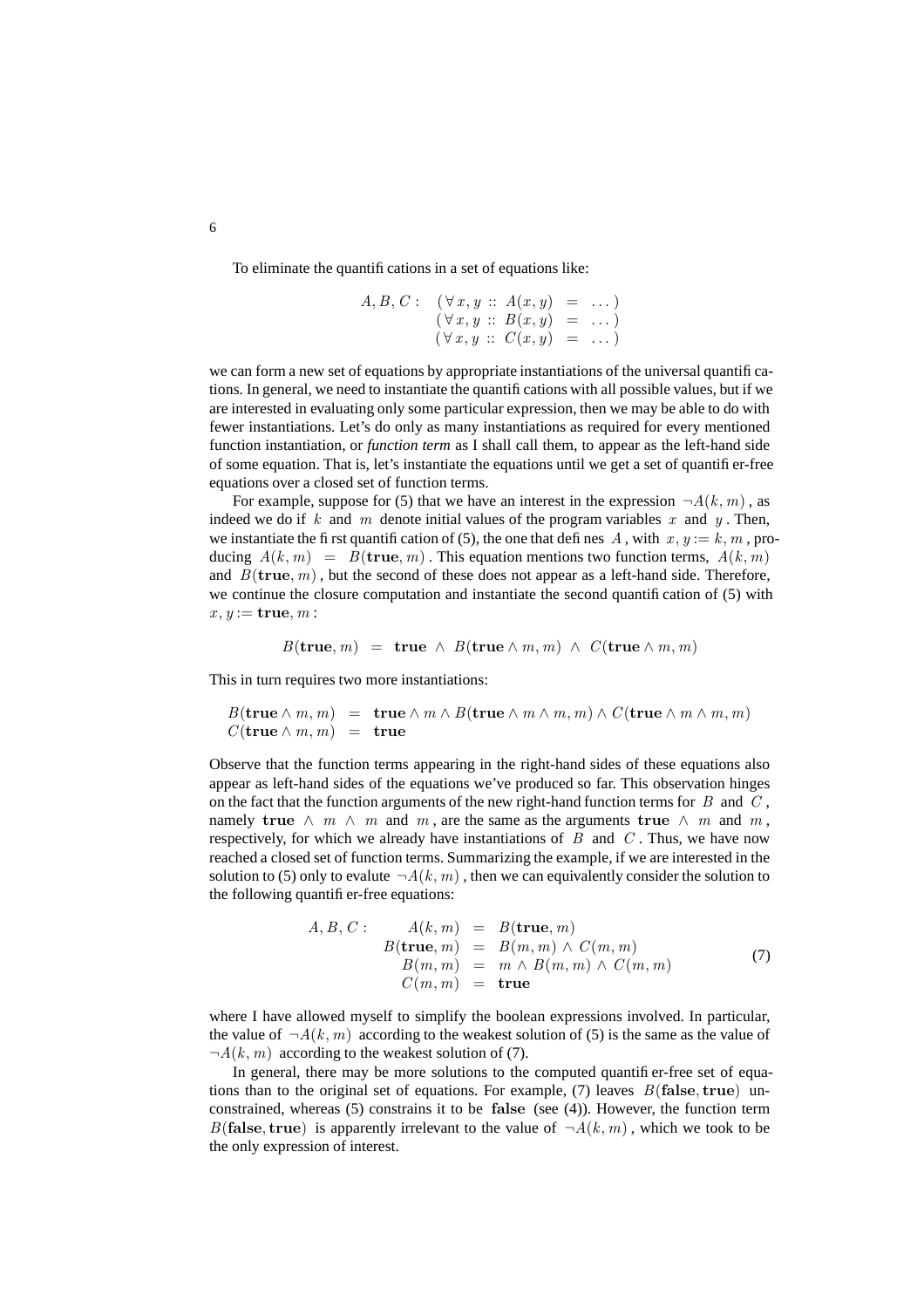It is important to note that, unlike the bound x and y in (5), the occurrences of k and m in (7) are *not* bound. Rather, k and m are free variables in (7).

Another thing to note is that we could have terminated the closure computation above earlier if we had had particular boolean values for  $k$  and  $m$ . For example, if  $m$  had the value true, then the function term  $B(m, m)$  would be the same as  $B(\text{true}, m)$ , so we could have stopped the closure computation earlier. But if we are interested in representing k and m symbolically, like we did in this example so they can represent *any* initial program state, then we treat these function terms as potentially being different.

To actually perform this closure computation mechanically, we need to be able to compare two function terms for (symbolic) equality. This can be done by comparing (the names of the functions and) the arguments, which in turn can be done using BDDs [5], because BDDs provide a canonical representation of boolean expressions. The closure computation does terminate, because the number of function terms to be defined is finite: there is one function name for each block, and each function argument is a purely propositional combination of the variables  $k$  and  $m$  representing the initial program state (function-term arguments never contain nested function terms, see (2) and (1)). Sec. 4 takes a closer look at the actual complexity.

#### **2.1 Point functions**

The second mathematical ingredient, viewing a function as the union of a collection of point functions, allows us to eliminate functions from the semantics equations.

Any function  $f: W \to U$  can be viewed as a union of  $|W|$  nullary functions that I shall refer to as *point functions*. For every value  $w$  in the domain of  $f$ , we define a point function  $f_w$ : ()  $\rightarrow U$  by  $f_w$  () =  $f(w)$ . In principle, we can think of f as being defined by a table with two columns with elements from  $W$  and  $U$ , respectively. Each row of the table gives the value of  $f$  (shown in the right column) for a particular argument (shown in the left column). Each row then corresponds to what I'm calling a point function. By the way, being nullary functions, point functions are essentially just variables, so let's just drop the parentheses after them.

Symbolically, a recursive function (or a set of recursive functions) can be defined as the weakest (say) solution of a set of equations; equivalently, the function (or set of functions) can be defined by its (their) point functions, which in turn are defined as the weakestsolution to a set of equations where the point functions are expressed in terms of each other. For example, if  $f$  is a function on the booleans, then the weakest solution to:

$$
f: (\forall w :: f(w) = f(\text{false}) \lor f(w)) \tag{8}
$$

can equally well be expressed as the weakest solution to:

$$
f_{\text{false}}, f_{\text{true}}:
$$
  $f_{\text{false}} = f_{\text{false}} \vee f_{\text{false}}$   $f_{\text{true}} = f_{\text{false}} \vee f_{\text{true}}$ 

Note that these equations have two unknowns,  $f_{\text{false}}$  and  $f_{\text{true}}$ , whereas (8) has only one unknown, f .

The set of equations that we arrived at in the previous subsection (the ones over a closed set of function terms) can be viewed as constraining a set of point functions. That is, we can think of each function term as being a point function. Viewing function terms as point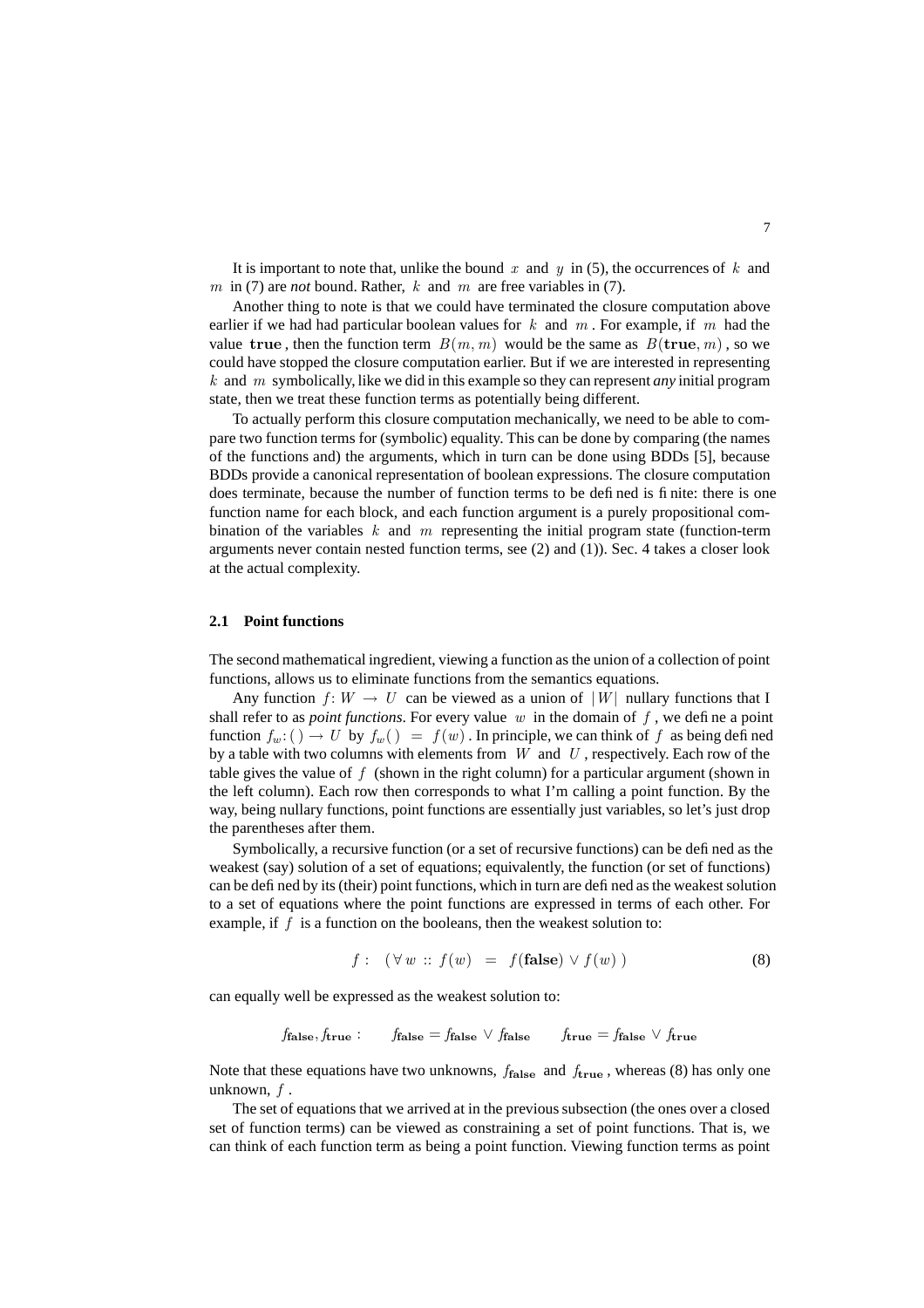functions, the equations (7) take the form:

$$
A_{k,m}, B_{\mathbf{true},m}, B_{m,m}, C_{m,m} : \n A_{k,m} = B_{\mathbf{true},m}
$$
\n
$$
B_{\mathbf{true},m} = B_{m,m} \wedge C_{m,m}
$$
\n
$$
B_{m,m} = m \wedge B_{m,m} \wedge C_{m,m}
$$
\n
$$
C_{m,m} = \mathbf{true}
$$
\n(9)

Before leaving the topic of point functions, there's another issue worth analyzing. Because we allow variables like  $k$  and  $m$  in the instantiations of the functions, the conversion into point functions may produce several variables for what is really the same point function. For example, equations (7) contain the function terms  $B(\mathbf{true}, m)$  and  $B(m, m)$ . From the fact that  $B$  is a function, we immediately know that if  $m$  happens to have the value true , then these two function terms evaluate to the same value. But by representing the two functions terms as two separate variables, the point functions  $B_{true,m}$  and  $B_{m,m}$ , we no longer have the guarantee that  $B_{\text{true},m}$  and  $B_{m,m}$  are equal if m and true are. Indeed, because we may have introduced several point functions for a function term, the conversion from function terms to point functions may have enlarged the set of solutions to the equations.<sup>4</sup> Luckily, we are interested only in the *weakest* solution, which has not changed. Here's why it has not changed: The quantifier-free equations are produced as instantiations of *one* set of semantics equations. Therefore, if the function for a block B is instantiated in more than one way, say like  $B(w')$  and  $B(w'')$ , then the quantifierfree equations will constrain  $B(w')$  and  $B(w'')$  in the same way for the case where w' and w'' have the same value. Because the function terms  $B(w')$  and  $B(w'')$  have the same constraints, the corresponding point functions  $B_{w'}$  and  $B_{w''}$  also have the same constraints (again, in the case where  $w'$  and  $w''$  have the same value). And since the point functions  $B_{w'}$  and  $B_{w''}$  have the same constraints, the set of solutions for each of these point functions is the same, and, in particular, the weakest solution of each is then the same.

### **2.2 Inward computation of fixpoints**

The third mathematical ingredient, the inward compution of a fixpoint expression, allows us to eliminate all but the weakest of the solutions to the set of equations.

Let's review the standard way of computing the weakest fixpoint of a function. If a function F on a complete lattice is *meet-continuous* —that is, if it has no infinite descending chains, or, equivalently, if it distributes meets over any nonempty, linear set of elements—

$$
J, L, M: \t J(k) = L(k) \wedge M(k) \t L(k) = M(\text{true})
$$
  

$$
M(k) = k \wedge M(k) \t M(\text{true}) = M(\text{true})
$$

Then the corresponding point-function equations:

$$
J_k, L_k, M_k, M_{\text{true}}:
$$
  $J_k = L_k \wedge M_k$   $L_k = M_{\text{true}}$   
 $M_k = k \wedge M_k$   $M_{\text{true}} = M_{\text{true}}$ 

admit the solution  $J_k = M_k = \textbf{false}$ ,  $L_k = M_{\textbf{true}} = \textbf{true}$  regardless of the value of k. (The letter  $k$  occurs in the subscripts of the point functions, but these occurrences do not denote the variable  $k$ . Rather, the subscripts are just part of the names of the four point-function variables.) In constrast, the *function-term* equations admit this solution *only* if k does not have the value true .

 $<sup>4</sup>$  Suppose a boolean program with one variable and start block  $L$  gives rise to the following set of</sup> quantifier-free equations: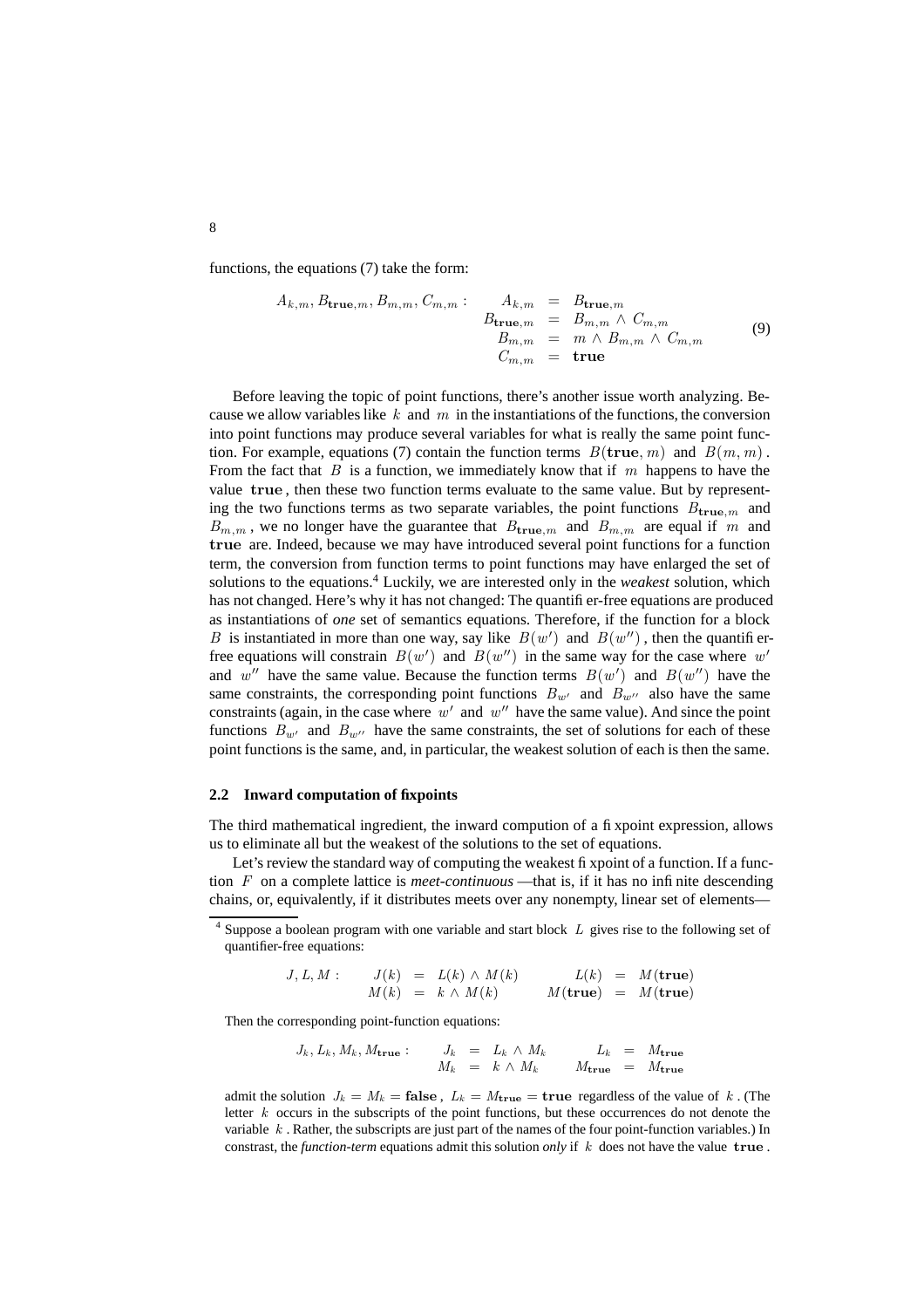then the weakest fix point of F is  $F^d(\top)$  for some sufficiently large natural number d, where  $\top$  is the top element of the lattice. Stated differently, the weakest fixpoint can be computed by iteratively applying F, starting from  $\top$ . The number d, which I shall call the *fixpoint depth* of F , is bounded from above by the *height* of the lattice, that is, the maximum number of strictly-decreasing steps required to get from  $\top$  to  $\bot$ , the bottom element of the lattice. In general, the height of a lattice may be infinite. But *if* the lattice itself is finite, then the height is also finite. For a finite lattice, any monotonic function is also meet-continuous.<sup>5</sup> For the particular case of the lattice of booleans,  $({\{\text{false}, \text{true}\}}, \Rightarrow)$ , the height is 1, and so for any monotonic function  $F$  on the booleans,  $F(\mathbf{true})$  always gives the weakest fixpoint of  $F$ .

There are two basic ways to arrive at the weakest fixpoint of a meet-continuous function:

- **outward** by starting at  $\top$  and iteratively applying the function, either until the current value is unaffected by another application of the function, at which point the fixpoint has been detected, or until the number of times the function has been applied equals the fixpoint depth; and
- **inward** by recursively invoking the function until the fixpoint depth is reached, at which point any further recursive invocations are replaced by  $\top$ .

To illustrate the two ways, suppose (an upper bound on) the fixpoint depth is known and that we're happy to apply the function that many times without checking to see if we have reached the fixpoint. In particular, suppose we want to compute the weakest fixpoint of a meet-continuous function  $F$  with a fixpoint depth of 2. Using the outward way, our computation of an expression for the fixpoint goes like this:

$$
\begin{array}{ccc}\n\uparrow & & \uparrow & \{ \text{ apply } F \text{ to } \top \text{ (completing 1 application)} \} \\
\downarrow & & \{ \text{ apply } F \text{ to } F(\top) \text{ (completing 2 applications)} \} \\
& F(F(\top)) & & \end{array}
$$

Using the inward way, our computation of an expression for the fixpoint goes like this, where  $\star$  is a placeholder for an subexpression to be produced:

 $\star$  $\rightsquigarrow$  { replace  $\star$  by  $F(\star)$  (completing 1 nested invocation) }  $F(\star)$  $\rightsquigarrow$  { replace  $\star$  by  $F(\star)$  (completing 2 nested invocations) }  $F(F(\star))$  $\rightsquigarrow$  { replace  $\star$  by  $\top$ , since  $\star$  is nested within 2 invocations of  $F$  }  $F(F(\top))$ 

Note that the outward way produces  $\top$  first and the outermost F last, whereas the inward way produces the outermost F first and  $\top$  last. Both the outward way and the inward way arrive at the same expression for the weakest fixpoint of  $F$ .

To compute the weakest fixpoint of a *set* of functions using the inward way, it suffices to keep track of the nesting level of each function, I conjecture. For example, consider a set of equations like:

$$
a, b: \t a = F(a, b) \t b = G(a, b) \t (10)
$$

<sup>&</sup>lt;sup>5</sup> because monotonicity is equivalent to the property of distributing meets over any nonempty, linear, *finite* set of elements [7]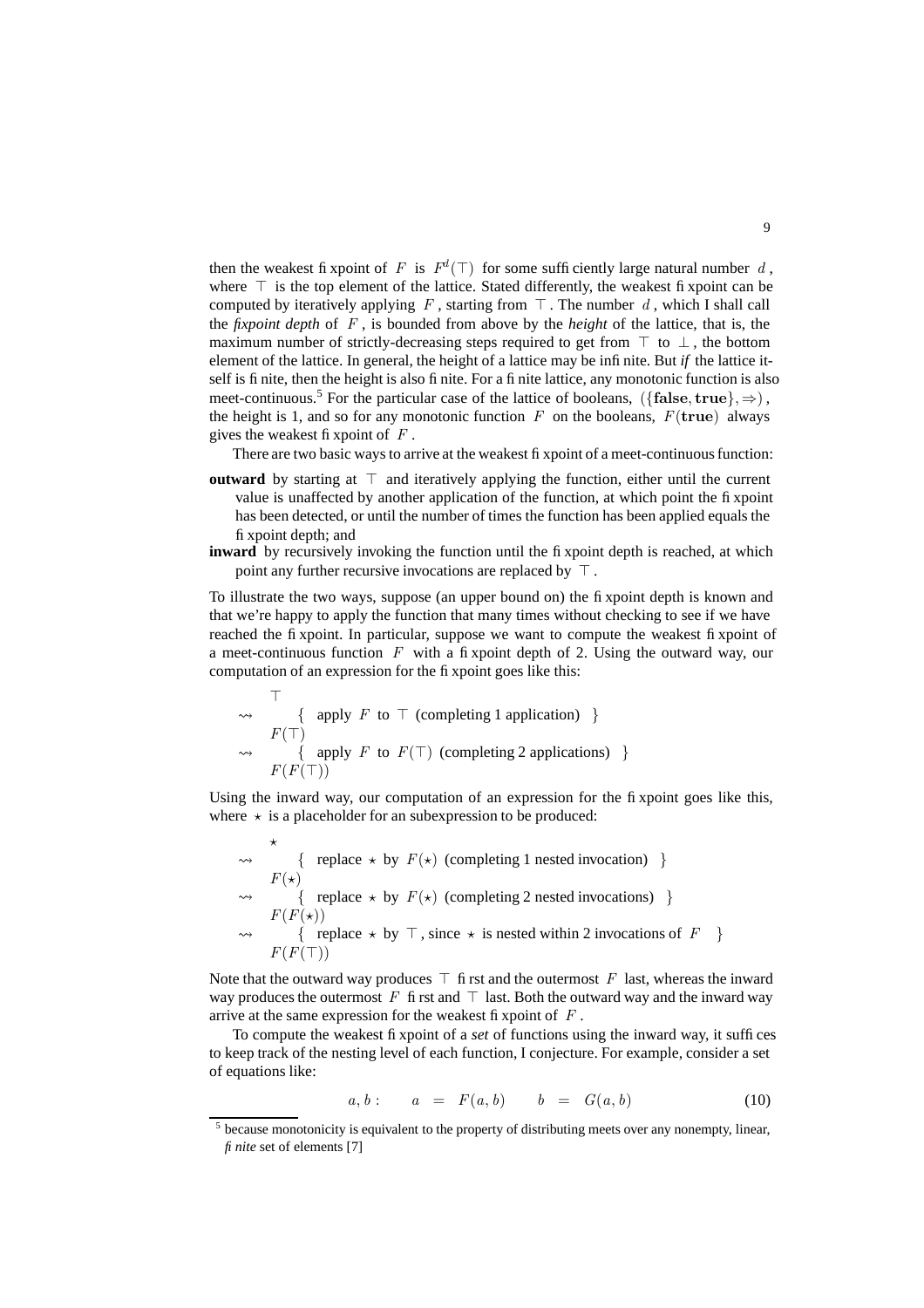where  $F$  and  $G$  are meet-continuous functions of their arguments, where  $F$  for a fixed second argument has a fixpoint depth of 2, and where  $G$  for a fixed first argument has a fixpoint depth of 1. The weakest solution of  $\alpha$  is computed as follows, where the two-digit subscripts of  $\alpha$  and  $\dot{\beta}$  indicate the nesting level within  $F$ 's and  $G$ 's, respectively:

$$
\begin{array}{ll}\n a_{00} & \{a = F(a, b) \} \\
 \sim & \{a = F(a, b) \} \\
 & \qquad \{a = F(a, b) \text{ and } b = G(a, b) \} \\
 & \qquad \{a = F(a, b) \text{ and } b = G(a, b) \} \\
 & \qquad \{ \text{ replace } a_{20} \text{ and } b_{11} \text{ with } \top, \text{ and apply } a = F(a, b) \text{ to } a_{11} \\
 & \qquad \text{and } b = G(a, b) \text{ to } b_{20} \} \\
 & \qquad \{ \text{ replace } a_{21} \text{ and } b_{21} \text{ with } \top \} \\
 & \qquad \{ \text{ replace } a_{21} \text{ and } b_{21} \text{ with } \top \} \\
 & \qquad \{ \text{ replace } a_{21} \text{ and } b_{21} \text{ with } \top \} \\
 & \qquad \{ \text{F}(F(\top, G(\top, \top)), G(F(\top, \top), \top)) \} \\
 &\n\end{array}
$$
\n
$$
(11)
$$

Back to boolean programs and our example. The weakest solution to the set of equations (9) is the weakest fixpoint of the functional transformations implicit in the equations. These functional transformations return point functions, which in our application are nullary boolean functions, that is, boolean variables. The result of each functional transformation is therefore a boolean, so each functional transformation, restricted to a single varying argument, has a fixpoint depth of at most 1. According to our third mathematical ingredient, we can use the inward way to produce a set of equations whose one and only solution is the weakest solution to (9). Note that this final set of equations consists only of boolean variables and boolean operators; there are no quantifiers, no functions, and no weakest solutions to worry about.

We are now ready to write the algorithm for doing what we've done in the running example.

## **3 Algorithm**

The algorithm, which is based on the three mathematical ingredients, computes a set of equations, the conjunction of which is satisfiable if and only if the program contains an error. For any block b and arguments u for function b, I write the pair  $\langle b, u \rangle$  to represent the mathematical expression  $b(u)$ , that is, function b applied to the arguments u. In order to check when the fixpoint depth has been reached, the context of an occurrence of such a pair is taken into account, and different occurrences of the same pair may need to be represented by differently named point functions.<sup>6</sup> Therefore, the algorithm labels each pair  $\langle b, u \rangle$  with a discriminating value, say s, and I write the labeled pair as a triple  $\langle b, u, s \rangle$ . The equations computed by the algorithm have these triples as their propositional variables.<sup>7</sup>

The algorithm is shown in Figure 2. The algorithm outputs the set  $Eqs$ , given: a program with start block *start*, (symbolic) initial values w of the program's variables, and a procedure *Instantiate* that for any program block b and argument list u returns the

<sup>&</sup>lt;sup>6</sup> This is a way in which the algorithm differs from ordinary forward-reachability model checking algorithms.

 $7$  Depending on the SAT solver used to check the satisfiability of the resulting equations, the equations may first need to converted into conjunctive normal form.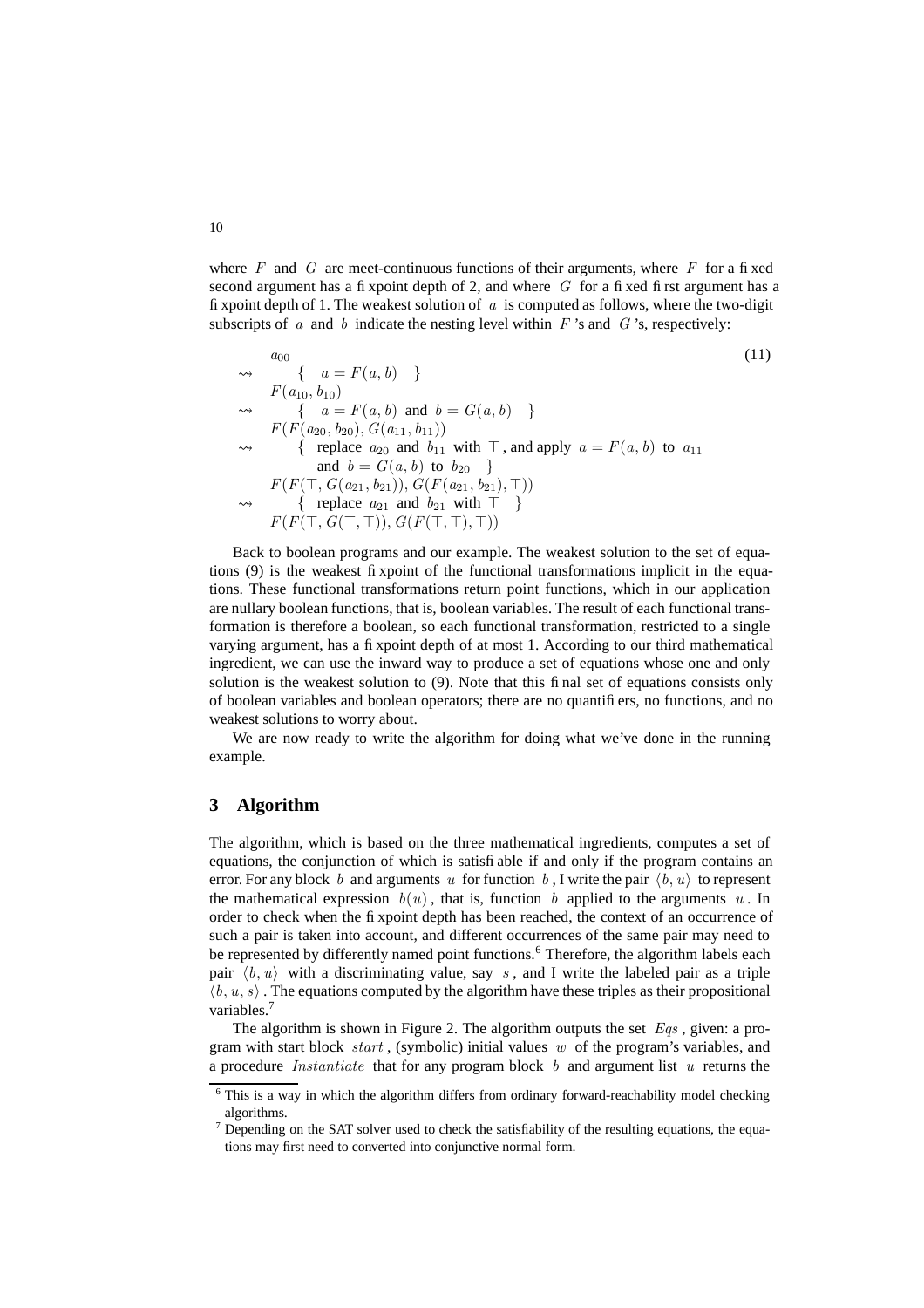```
cnt := 0; t, cnt := \langle start, w, cnt \rangle, cnt + 1; Eqs, TBD := {\neg t}, {\lbrace \langle t, \epsilon \rangle \rbrace};while TBD \neq \emptyset do
           pick b, u, s, path such that \langle \langle b, u, s \rangle, path\rangle \in TBD;
           TBD := TBD \setminus \{ \langle \langle b, u, s \rangle, path \rangle \};if \langle b, u \rangle \in path then Eqs := Eqs \cup \{\langle b, u, s \rangle = \text{true}\};end; end;else rhs := Instantiate(b, u);
                     foreach \langle c, v \rangle \in \mathit{rhs} do
                         t, ent := \langle c, v, cnt \rangle, cnt + 1;
                         replace \langle c, v \rangle with t in rhs;
                         TBD := TBD \cup \{ \langle t, path + \langle b, u \rangle \rangle \};G := G \cup \{ \langle b, u, s \rangle \mapsto t \};end ;
                      Eqs := Eqs \cup \{\langle b, u, s \rangle = rhs\};
```
**Fig. 2.** The algorithm for computing a set of boolean equations Eqs whose conjunction is satisfiable if and only if the boolean program under consideration is correct.

right-hand side of the weakest-precondition equation for  $b$ , instantiated with  $u$ . For example, for the running example,  $Instantiate(B, \langle true, m \rangle)$  would return the formula true  $\wedge$   $\langle B, \langle \text{true} \wedge m, m \rangle \rangle$   $\wedge$   $\langle C, \langle \text{true} \wedge m, m \rangle \rangle$  simplified to taste.<sup>8</sup> To facilitate the simple generation of discriminating values, the algorithm keeps a counter  $cnt$  of the number of different triples produced so far. The algorithm keeps a work list *TBD* of pairs  $\langle t, path \rangle$ , where t is a triple that is used in Eqs, but not defined, and where the sequence path of function-term instantiations gives the context in which  $t$  is used in  $Eqs$ . That is, path corresponds to the subscripts in the example calculation (11).

The first branch of the if statement is taken when the fixpoint depth for  $\langle b, u \rangle$  has been reached in the context path. In this case, I shall refer to  $\langle b, u, s \rangle$  as a *fixpoint triple*. In my *implementation* of the algorithm, I use BDDs for the arguments u when comparing  $\langle b, u \rangle$ to other pairs  $\langle b, \cdot \rangle$  in path. The second branch of the if statement adds a discriminating value to each pair in rhs and adds the resulting triples to the work list. The algorithm terminates when the work list is empty.

Variable  $G$  represents the edges in a graph whose vertices are the triples produced so far. An edge  $t \mapsto t'$  indicates that the equation for t requires a definition for t. By producing a satisfying assignment with as few negative variables as possible, one can then produce an execution path from the initial state to the error by restricting this graph to the vertices corresponding to negative variables.<sup>9</sup>

The algorithm in Figure 2 constructs the edges  $G$  to be a tree. As an optimization, my implementation of the algorithm shares common function terms between the branches of

<sup>&</sup>lt;sup>8</sup> It seems prudent to apply constant folding to simplify these expressions, since that's simple to do and may reduce the number of function terms that ever make it onto the work list, causing the algorithm to converge more quickly. In my initial experiments, I found constant folding to make a significant difference in the number of equations generated.

<sup>&</sup>lt;sup>9</sup> Once my implementation has found the existence of an error in a given program, which takes one call to the SAT solver, it performs many more calls to the SAT solver to determine which variables are forced to be false in a satisfying assignment. The situation could probably be improved by an incremental SAT solver, perhaps like Satire [0], or by some kind of SAT solver that produces this information more readily, perhaps like one based on Stålmarck's saturation algorithm [11].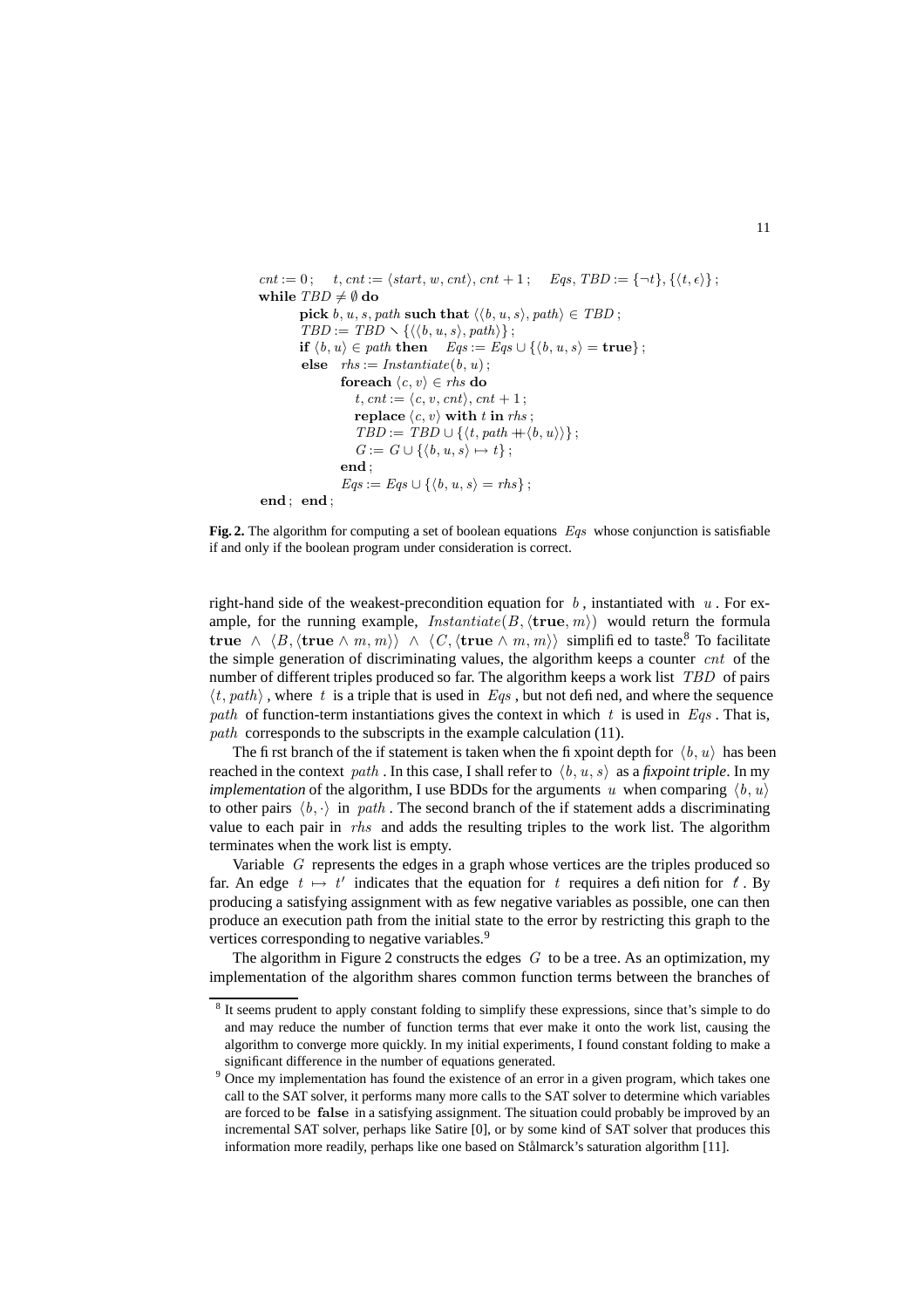this tree, resulting in a DAG. That is to say, before calling  $Instantiate(b, u)$ , my implementation checks if there already is an equation with a left-hand side  $\langle b, u, s' \rangle$ , for some  $s'$ .<sup>10</sup> If there is (and if the sharing is possible, something that depends on conditions more subtle than I have room to describe here), then the equation  $\langle b, u, s \rangle = \langle b, u, s' \rangle$  is added to Eqs, that is,  $\langle b, u, s \rangle$  is defined to equal  $\langle b, u, s \rangle$ . This reduces the number of triples produced, but may cause some fix point triples reachable from  $\langle b, u, s \rangle$  to be used as if they were fixpoint triples reachable from the context of  $\langle b, u, s \rangle$ . To adjust for this, my implementation visits all fixpoint triples now reachable from  $\langle b, u, s \rangle$  and, when necessary, redefines them (by replacing the previous right-hand side of true by a proper right-hand instantiation of  $\langle b, u \rangle$ ). To avoid having to actually retract an equation placed into Eqs. my implementation simply marks fixpoint triples as such, adding their definitions to  $Eqs$ once the main loop has completed and the fixpoint triples that remain really should be equated to true . While it does not improve the time spent by the algorithm, this sharing optimization can reduce the number of generated triples.

An interesting possibility that calls for future investigation is the prospect of passing equations to the SAT solver as soon as they are added to  $Eqs$ . An incremental SAT solver, perhaps like Satire [0], would then be used. This may have the advantage that, if the program is correct, unsatisfiability may be detected before the fixpoint depth has been reached everywhere.

My implementation handles a richer language of boolean program than that shown in Figure 0, namely the actual input to the Bebop model checker [1]. The richer features are encoded in the core language in Figure 0. For example, if and while statements are encoded as shown in Sec. 1.0, nondeterministic assignments are encoded as nondeterministic jumps to blocks that perform the different possible assignments, and calls to procedures are encoded by inlining. $^{11}$ 

# **4 Complexity**

The complexity of the algorithm depends crucially on the number of function terms generated, because each function term (or, more precisely, each function term triple) gives rise to a propositional variable. In a program with  $K$  variables, a function term consists of a function symbol followed by K boolean-expression arguments. There are  $2^{2^K}$  different boolean expressions in K variables. Thus, if the program has N blocks and K program variables, there are  $N \cdot (2^{2^K})^K$  different function terms. The function-term-sharing implementation of the algorithm can therefore produce a doubly-exponential number of different function terms.

However, in practice, I expect most boolean programs to generate fewer equations than the worst case. The table in Figure 3 shows the number of function terms generated for a collection of boolean programs that were generated by SLAM from device drivers for the Microsoft Windows operating system. For these programs, the growth of the number of function terms does not seem outrageous.

It is too early to get meaningful timed performance results from my implementation.

There is a simple way to change the worst-case number of function terms generated. In what I have shown, the arguments to the negated start-block function, which represent

<sup>&</sup>lt;sup>10</sup> BDDs are used in determining this, too, in particular in comparing the arguments u.

 $11$  The inlining assumes the procedures to be non-recursive, which is a realistic assumption in the context of device drivers.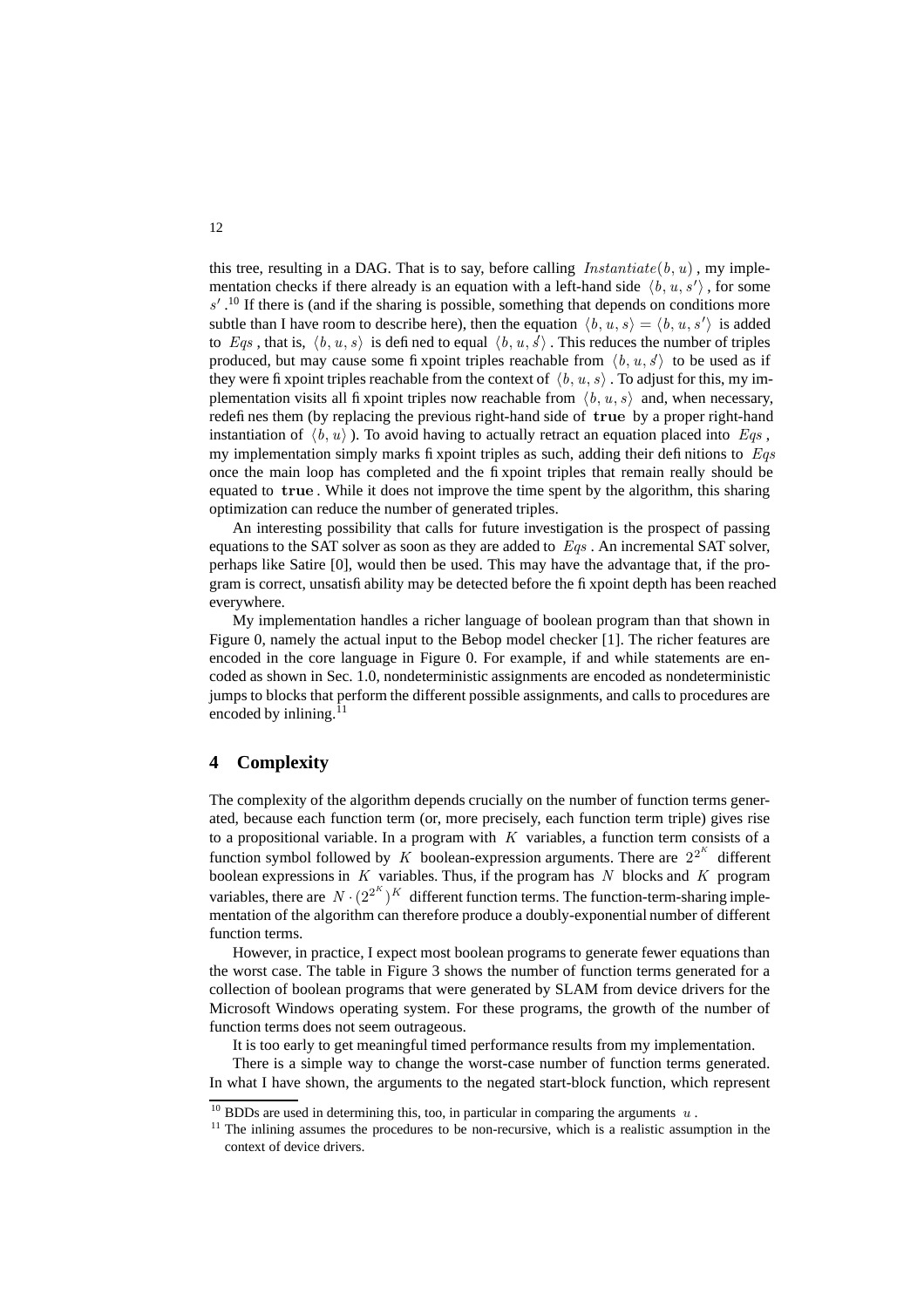|            |      | # variables    |         | # generated                                 |
|------------|------|----------------|---------|---------------------------------------------|
| name       |      |                |         | # blocks # global avg./block function terms |
| Driver "A" | 3903 |                | 1.0     | 2840                                        |
| Driver "B" | 4022 | 2              | $2.3\,$ | 2951                                        |
| Driver "C" | 3925 | 2              | 2.0     | 2860                                        |
| Driver "D" | 4487 | $\overline{2}$ | 2.0     | 3124                                        |
| Driver "E" | 3933 | 4              | 4.0     | 2868                                        |
| Driver "F" | 4519 | 6              | 9.2     | 37365                                       |
| Driver "G" | 4521 | 5              | 13.4    | 4395                                        |
| Driver "H" | 6760 | 18             | 39.5    | 14612                                       |
| Driver "I" | 5429 | 3              | 4.3     | 9744                                        |
| Driver "J" | 8693 |                | 1.0     | 7250                                        |
| Driver "K" | 4569 |                | 20.7    | 29984                                       |

**Fig. 3.** Measurements from a preliminary investigation of the number of function terms generated for some small test programs. The richer boolean programs that these programs encode contain procedures with parameters and local state, which causes the blocks in the encoding to have varying numbers of variables on entry. The table shows both the number of global variables and the average number of variables per block. The boolean programs can contain unreachable blocks, which explains the fact that the number of function terms is sometimes smaller than the number of blocks.

the program's initial state, are given symbolically ( $k$  and  $m$  in the running example). If, instead of  $\neg A(k, m)$ , a complete set of explicit boolean values are used, as in:

 $\neg A(\textbf{false}, \textbf{false}) \land \neg A(\textbf{false}, \textbf{true}) \land \neg A(\textbf{true}, \textbf{false}) \land \neg A(\textbf{true}, \textbf{true})$ 

then all function-term arguments will also be explicit boolean values, so there are only  $N \cdot 2^{K}$  different function terms, a *single* exponential.

There is a good reason we don't want to abandon the symbolic initial values in favor of the explicit ones: by using explicit values, we get *at least*  $2<sup>K</sup>$  function terms, because that's how many function terms we get for the start block alone. The numbers in Figure 3 show that the symbolic initial values can do better than that.

Interestingly enough, we can adjust the degree to which we use the two argument representations, by using the following simple equality: for any function  $b$ , expression  $e$ , and lists of expressions  $E_0$  and  $E_1$ , we have:

$$
b(E_0, e, E_1) = (\neg e \land b(E_0, \text{false}, E_1)) \land (e \land b(E_0, \text{true}, E_1)) \quad (12)
$$

Thus, if  $e$  is an expression other than an explicit boolean value, then the algorithm in Figure 2 can choose to set *rhs* to the right-hand side of  $(12)$  instead of invoking the procedure Instantiate . The choice of which one to do would be determined heuristically. A possible heuristic is to use (12) whenever the argument e is 'too complicated', as perhaps when the number of variables in e exceeds some threshold, or when e is anything but the symbolic initial value of the program variable corresponding to this function argument. By choosing the latter heuristic, for example, the number of different function terms is  $N \cdot 3^K$ , a single exponential as in the case of using only explicit boolean values; yet, by using this heuristic, the algorithm begins with just one negated start block function, not an exponential number of them as in the case of using only explicit boolean values.

I have yet to experiment with the symbolic-versus-explicit argument representations in my implementation.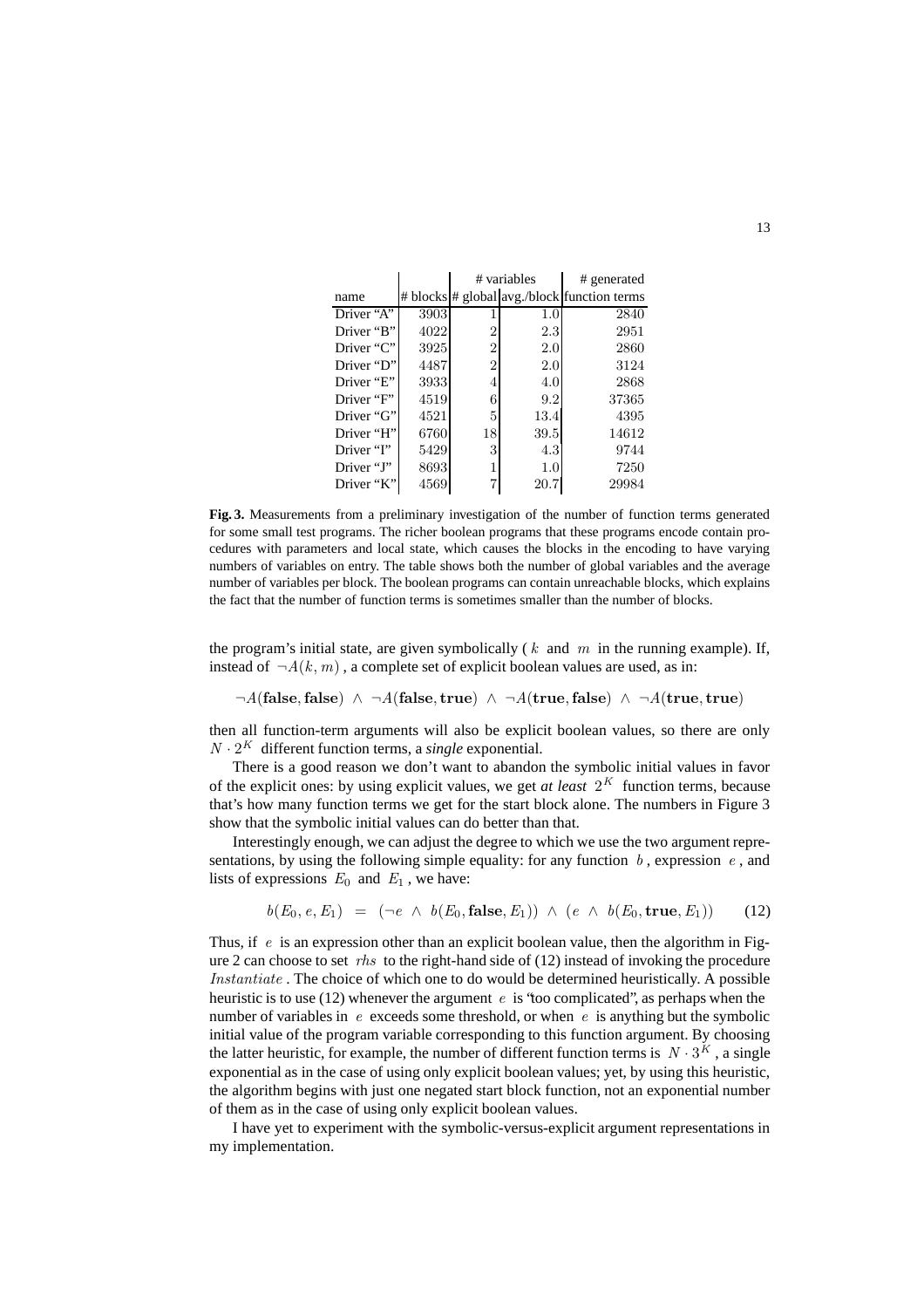# **5 Related work**

The method of doing model checking that I have presented is perhaps, in the end, most reminiscent of a standard forward reachability algorithm where the weakest-precondition equation for a block gives the next-state relation of that block. In the present method, each function term corresponds to *one* state (the program counter plus the variables in scope at the beginning of the block), as a function of the *arbitrary* initial state represented by the initial-state variables ( $k$  and  $m$  in the running example). The present method uses both BDDs (in the phase that determines closure of the equations produced, shown in Figure 2) and SAT solving (in the phase that checks the resulting SAT formula). In particular, the expressions in assume and assert statements, which determine whether or not execution will proceed normally, are not used in the first phase (except as mentioned in footnote 8). Instead, these asserted and assumed conditions are encoded into the final SAT formula, which puts the responsibility of wrestling with path feasibility onto the SAT solver. Consequently, the boolean expressions that the BDD package gets to see are much simpler; indeed, by applying equation (12), one can make the expressions be arbitrarily simple. The cost of this partitioning of work between BDDs and SAT solver is that the first phase may over-approximate the set of function terms; that is, it may produce some function terms that do not correspond to any reachable state. As I've mentioned, the first phase may also need to produce several copies of a function term, since the decision of when a function-term triple is a fixpoint triple depends on the path leading to the function term (*cf.* footnote 6). In contrast, standard forward reachability algorithms only need to compute a reachable set of states.

Another technique of model checking is *bounded model checking* [3], which seeks to find errors by investigating only prefixes of the program's execution paths. This allows the technique to continue the forward simulation without checking if the next states have already been explored, a check that can lead to large BDDs. Indeed, bounded model checking has been targeted especially for SAT solvers, avoiding BDDs altogether. By iteratively increasing the prefix length used, bounded model checking can, at least in principle, establish the correctness of a given program. The incremental nature of the technique and the efficiency of modern SAT solvers have let bounded model checking find many errors quickly. The present method can also avoid large BDDs for determining reachability, but does so without missing any errors. It is also interesting to note that the incremental version of the present method mentioned in Sec. 3 can, in contrast to bounded model checking, establish *correctness* early, whereas finding the presence of errors requires running the present algorithm to completion.

Other SAT-based model checking techniques include the use of induction, which can be used with bounded model checking to make up for the fact that only prefixes of executions are used [10]. Also, standard algorithms for symbolic reachability algorithms can be performed using SAT solving rather than BDDs (see, *e.g.*, [4]).

### **6 Conclusion**

I have presented a precise method for mechanically checking the correctness of boolean programs. The method makes it possible to construct an execution trace leading to an error, if the program contains one. The method uses both BDDs and SAT solving. The method also permits a simple and adjustable trade-off between symbolic and explicit-state modeling of the initial state, a trade-off that can be made dynamically during the checking process.